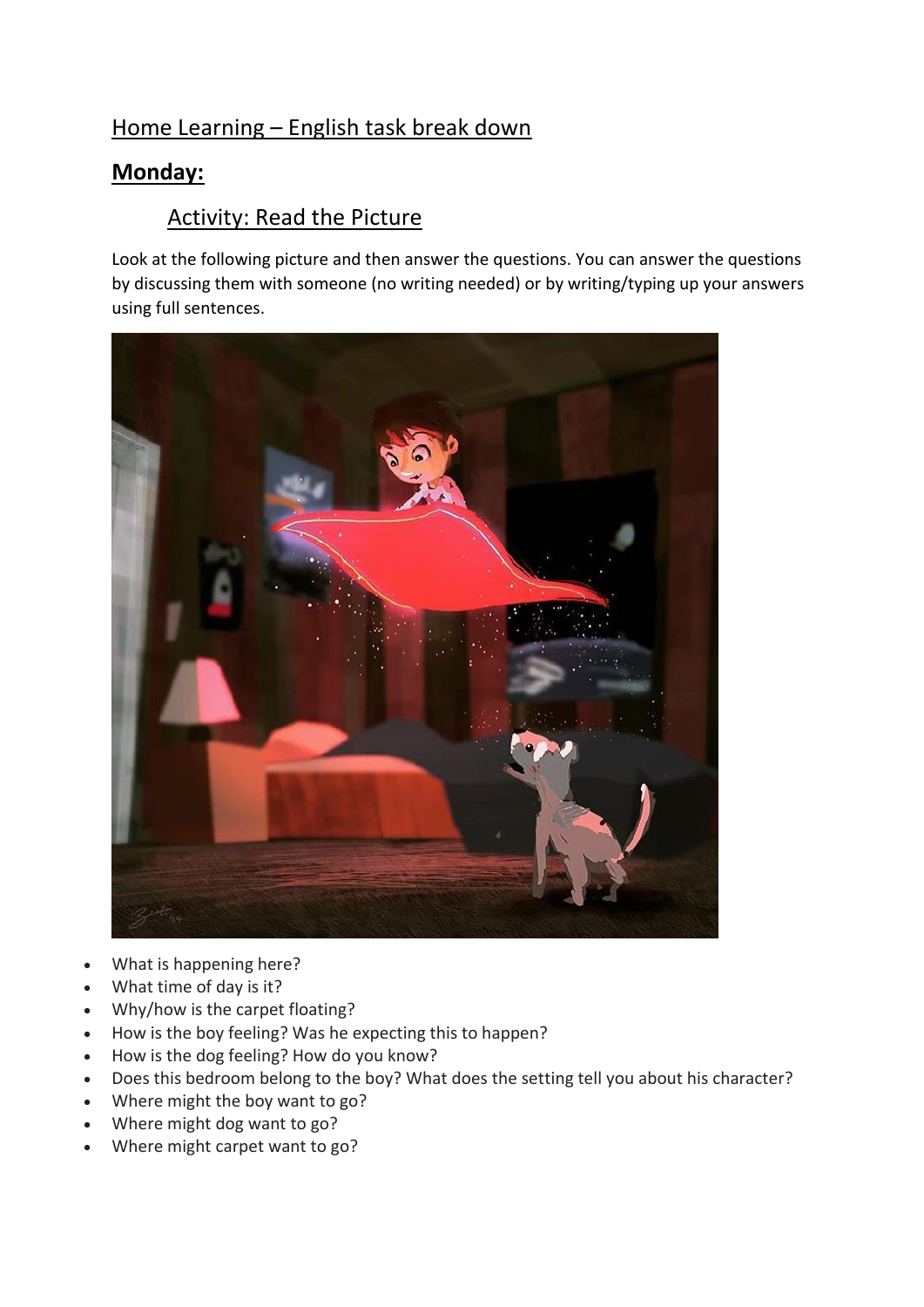## **Tuesday:**

## Activity: Correct the Spelling

The following sentences have one word spelt incorrectly. Write up the sentences (with full stops and capital letters) with the CORRECT spelling. Underline the corrected word using a pen or coloured pencil. The words have all been in your spellings throughout the year. If you can/need to, use a dictionary to help you. (Answers at the end of the document.)

- 1. The three little pigs began to (bild) their houses.
- 2. I can't disside whether to have the pepperoni or ham pizza.
- 3. My brother thought it was too earlie to get up for school.
- 4. "Get into a groop) of four," said my teacher.
- 5. Dad rode his bicickle to work.
- 6. The letter did not have the right adress) on it.
- 7. Jane lives in the house (oposite) Harry.
- 8. Ben(thort) it was time to go to bed.

## Activity: Paragraph Punctuate

Read the following paragraph. When I wrote it, I forgot about all of the punctuation! Can you help me to put all the punctuation back in to the right places.

You may need full stops, capital letters, question marks, exclamation marks, commas and apostrophes.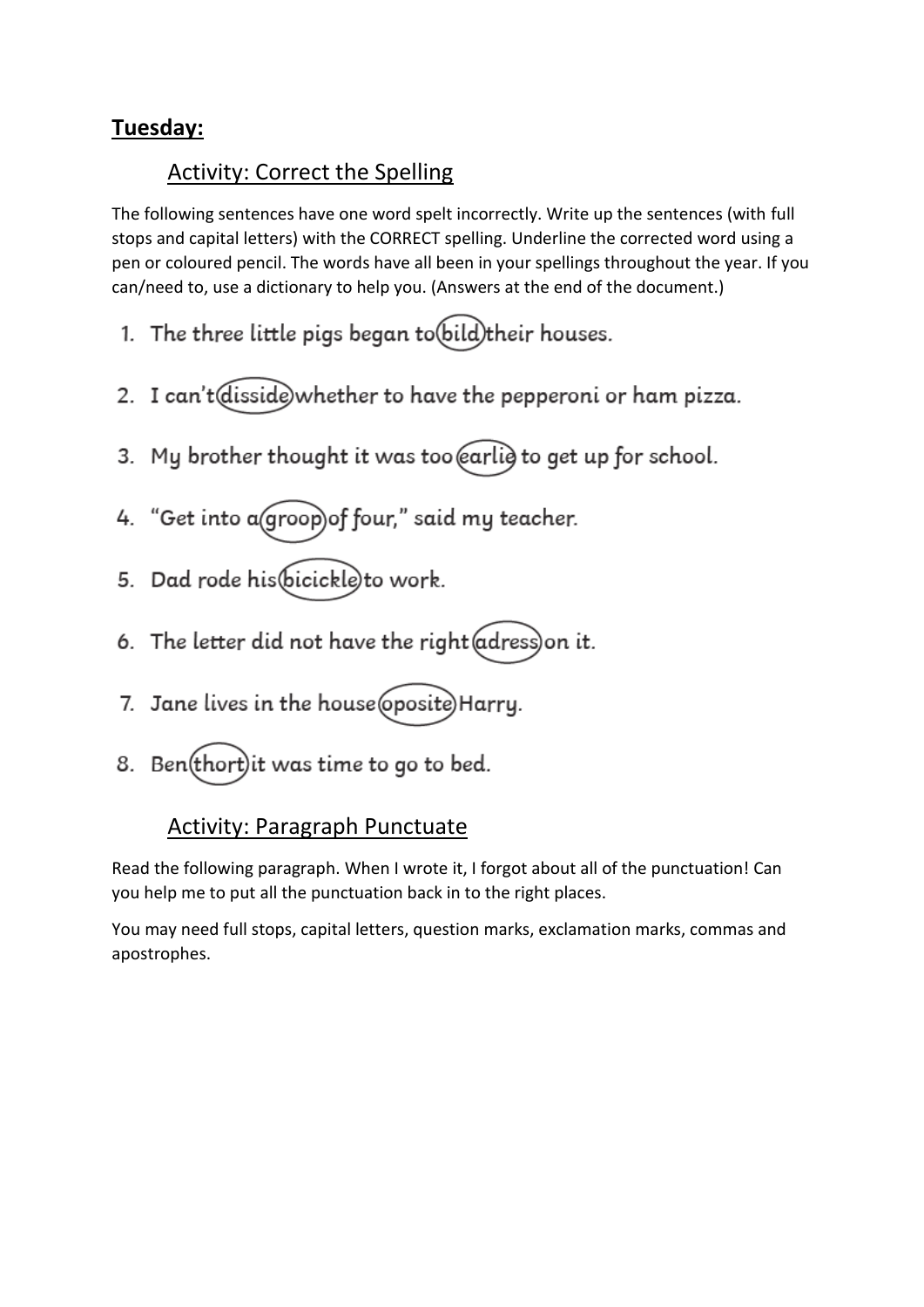yesterday was the first day of the school holidays my  $(1)$ family and i travelled to portsmouth in the south of england we went there with my aunty jill my uncle albert and my two cousins we stayed in a guest house next to the sea on most days we sailed along the coast although it was busy with other boats it was fantastic would you like to go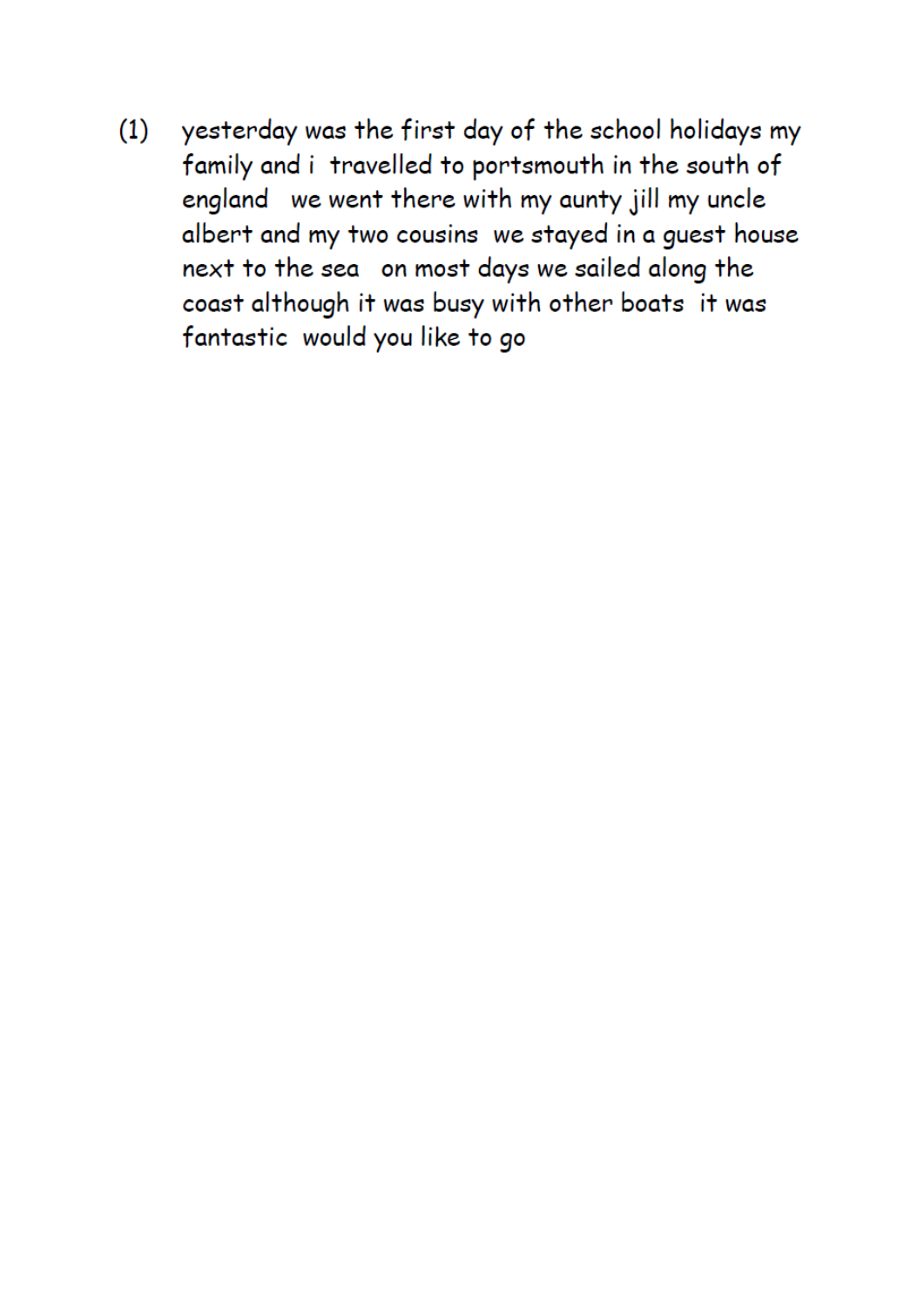## **Wednesday:**

## **Activity: Creative Writing Plan**

You are going to write a story with the title 'The Climb'.

Think about how to make your story stand out! Think about the character or the perspective you will write from. You can write in 1<sup>st</sup> Person (where you are in the story) or 3<sup>rd</sup> person (where you tell the story about a character).

Is the main character a person or something else?

What is the character climbing up?

Is there a plot twist?

Today, I would like you to create an 8 square story grid for your own story. You don't need to write any words, but you can if it will help you with your plan.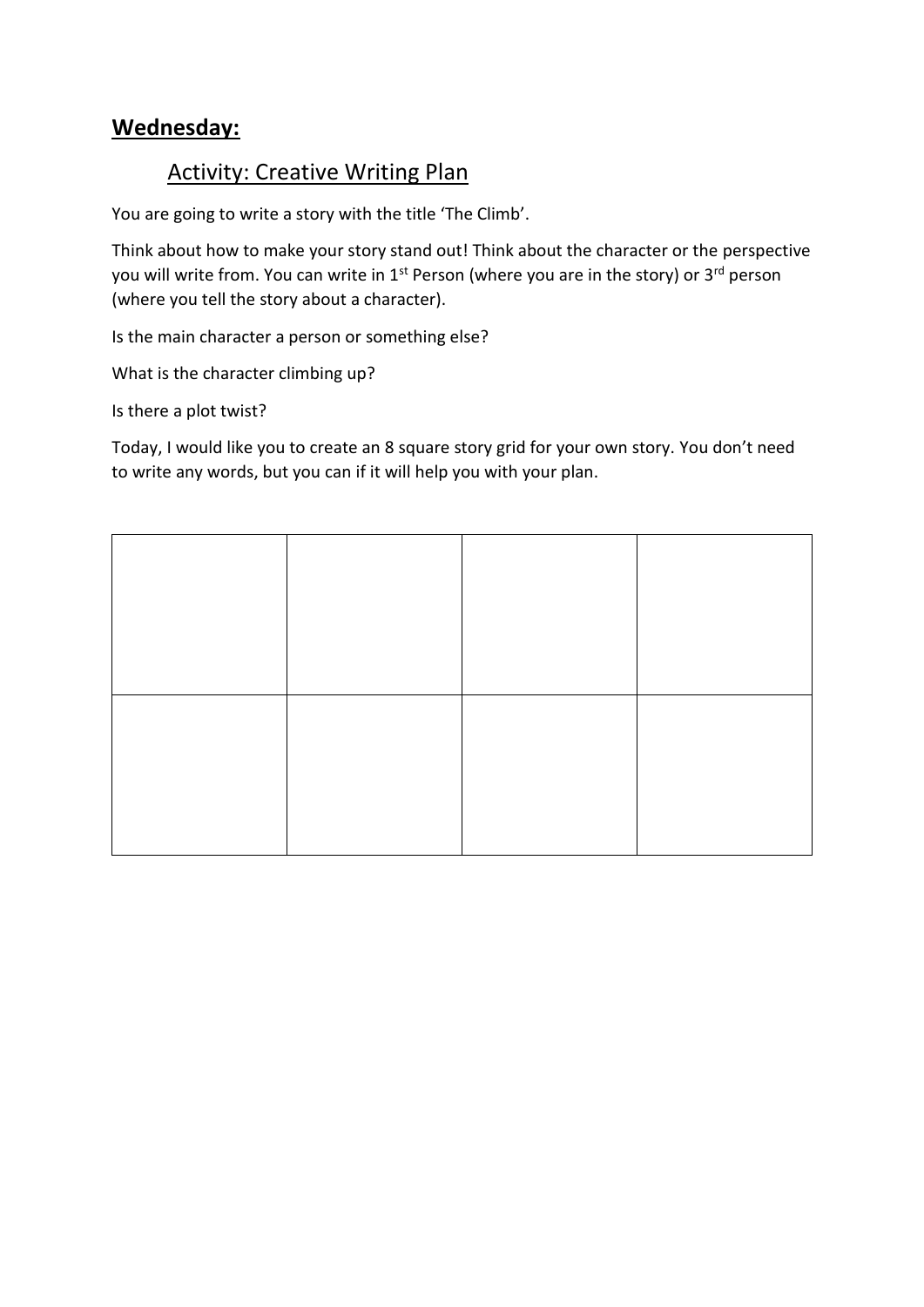## **Thursday:**

## Activity: Comprehension

Read the text below and then answer the following questions in full sentences.

# **Planet Earth**

Why do we live on Earth? Well, Earth is the only planet in our solar system that has all the things we need to live: oxygen in the air to breathe, water to drink and all at just the right temperature warmed by the Sun.

### The Blue Planet:

Earth is third planet from the Sun and is also called 'The Blue Planet' because of how it looks from space - blue. This is because over 3/3 of the Earth's surface is covered in water.



Did you know?

Age: about 4.54 billion years Diameter: 13,000 km Distance to Sun: 150,000,000 km Surface Temperature: 15°C Highest point: Mount Everest 8.8 km Lowest point: Challenger Deep 10.9 km below sea level

 $\sqrt{ }$ 

### I'm Spinning Around:

The Earth spins on its axis once every 24 hours - that's what gives us day and night as we spin to face the Sun and then away from it again. You wouldn't notice but the Earth's spin is actually slowing down by 17 milliseconds per hundred years. Eventually this will lengthen our days but it will take around 140 million years before our day will have increased from 24 to 25 hours. I wonder if children 140 million years from now will have an extra hour at school.

Whilst it is spinning, the Earth is also orbiting the Sun, which takes 3651/4 days to do one full circuit. This gives us the length of our years. Our seasons are also dependent on the orbit of the Earth as our planet is tilted at an angle. This means that around one side of the Sun we are tilted towards it - giving us warmer temperatures and longer days...our summer. However, around the other side of the Sun we are tilted away from it giving us less light and cooler temperatures - so this is our winter. All in all, it's a pretty amazing planet and I, for one, am glad to call it home.

## Questions:

- 1. How high is the highest mountain on Earth?
- 2. How long does it take the Earth to spin once on its axis?
- 3. Will the Earth always spin at this speed? If not, how will it change?
- 4. How many planets are between us and the sun, and can you name them?
- 5. Why do we experience summer around one side of the sun?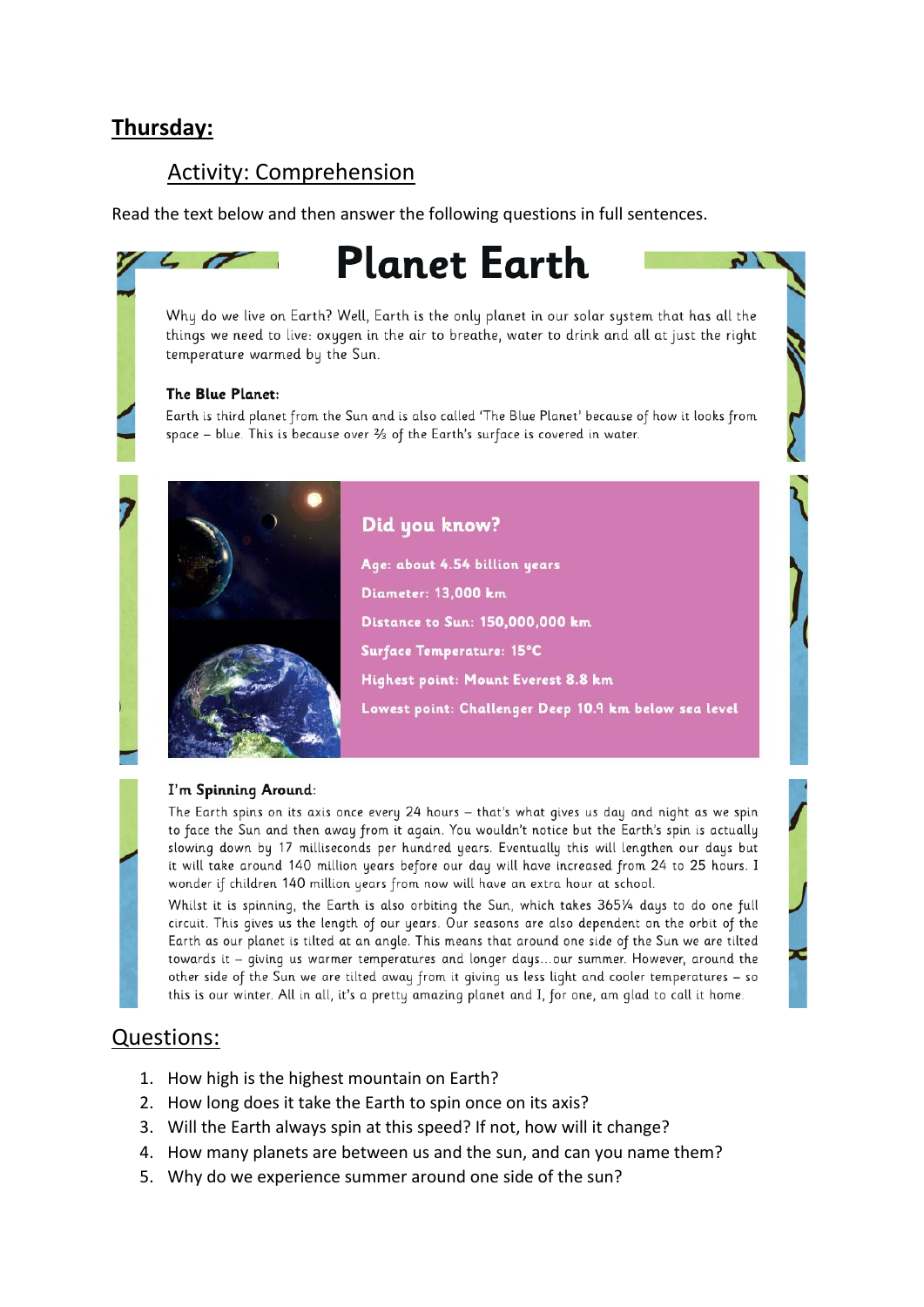- 6. Why is Earth also call 'The Blue Planet'?
- 7. What 3 things make it possible for us to survive on Earth?
- 8. Why do we need to add an extra day to our year every 4 years?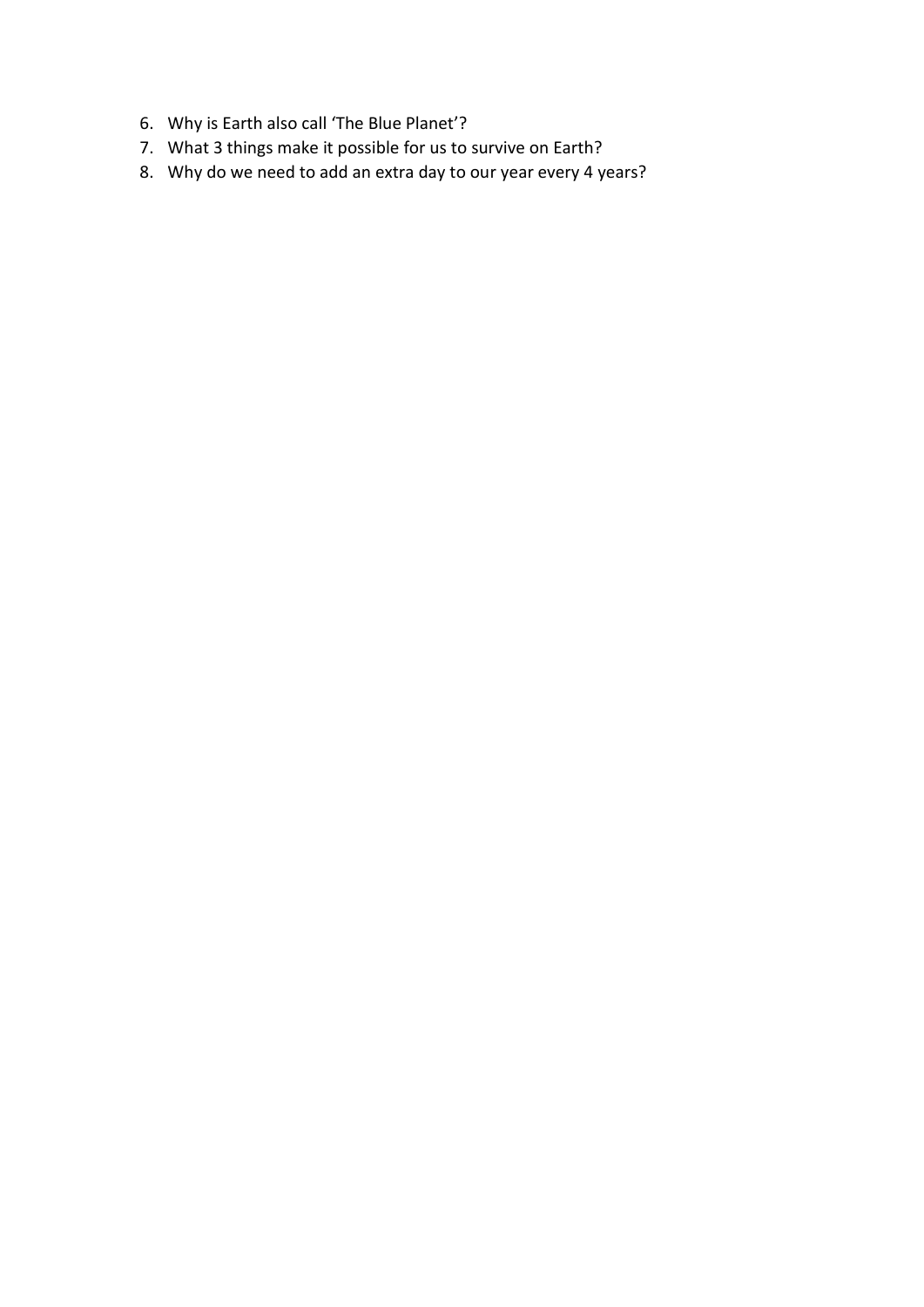## **Friday:**

## Activity: Creative Writing

## The Climb

Today you will write your story, entitled 'The Climb' using the plan you made on Wednesday. When you begin writing, I would like you to set a timer for 25 minutes. You should try to keep writing until the timer finishes.

Remember to include adverbials and subordinate clauses if you can. You should use paragraphs. It would be good to have at least 3 paragraphs, for the beginning the middle and the end, but you could have more. You must use full stops and capital letters.

Have fun, be imaginative!